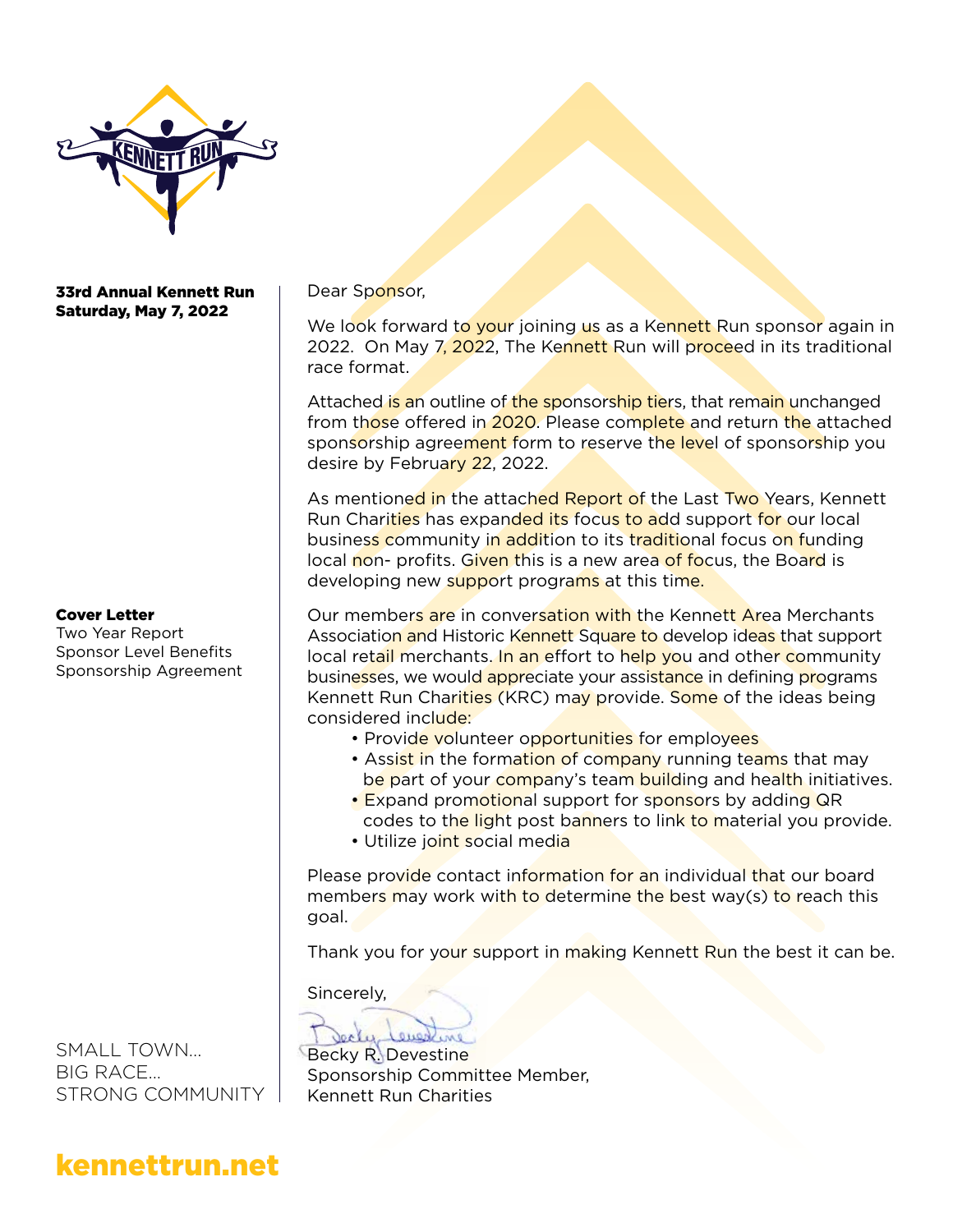

### 33rd Annual Kennett Run Saturday, May 7, 2022

Cover Letter Two Year Report Sponsor Level Benefits Sponsorship Agreement

SMALL TOWN... BIG RACE... STRONG COMMUNITY

kennettrun.net

Thanks to our sponsors, Kennett Run Charities (KRC) has been able to invest approximately \$55,000 into key local nonprofits in the past two years, despite the fact that we had to cancel the 2020 Kennett Run and that 2021 was virtual run only.

To meet the shifting needs created by COVID-19, we funded only the Kennett and Oxford food cupboards in 2020.

As we moved toward a more normal environment in 2021, we expanded our focus on food and shelter needs and added youth education and the environment. KRC donated thousands of dollars to The Garage, the Kennett High School Walk In Knowledge program, The Barn at Spring Brook Farm and other youth focused organizations. With the disturbing increase in depression and other mental health issues among our youth, Kennett Run Charities added funding for a new nonprofit focused on these important areas, A Child's Light.

KRC also expanded our focus to include support for the local business community, that was severely impacted by COVID-19.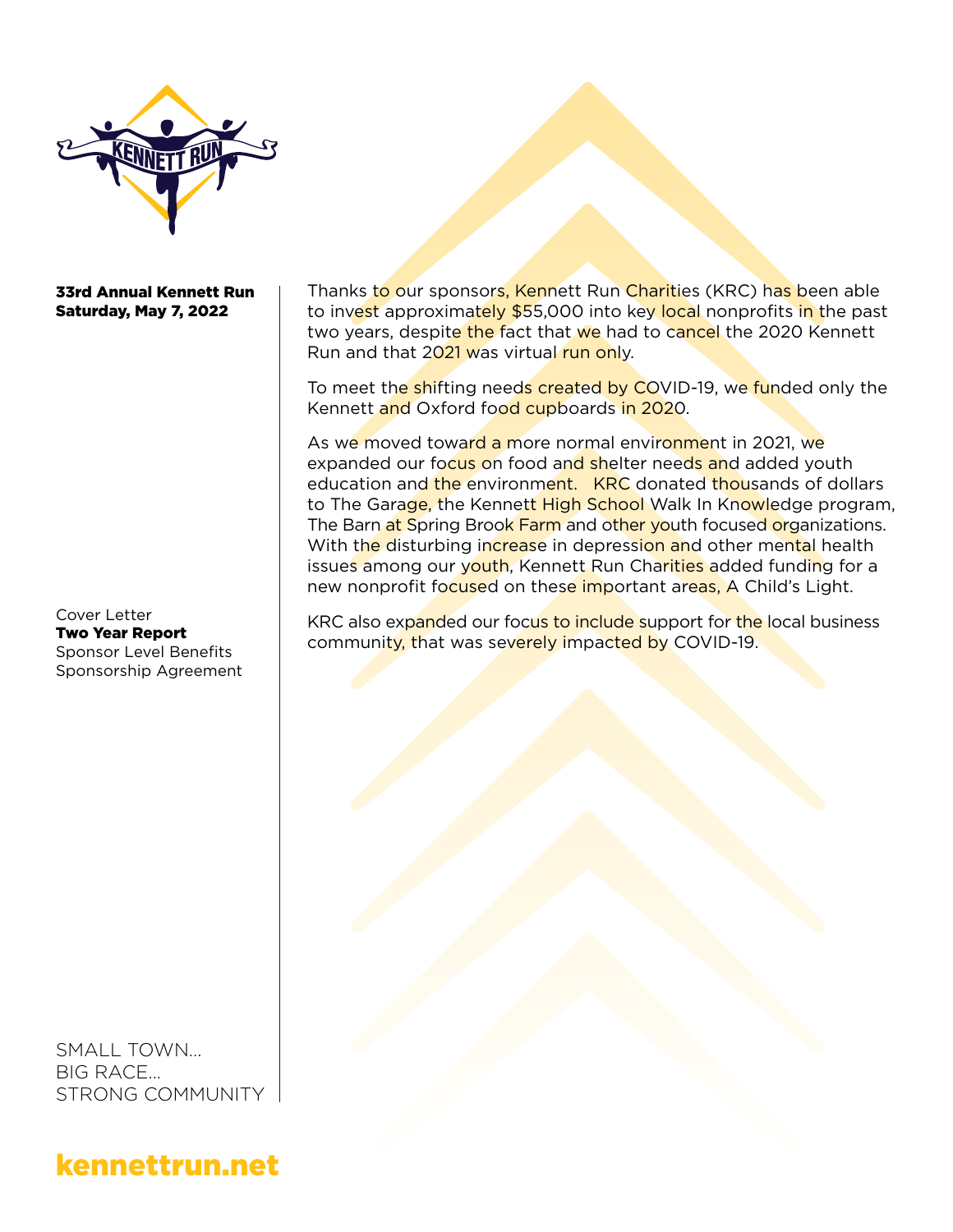

### 33rd Annual Kennett Run Saturday, May 7, 2022

Cover Letter Two Year Report Sponsor Level Benefits Sponsorship Agreement

SMALL TOWN... BIG RACE... STRONG COMMUNITY

| <b>Venue Sponsor Benefits</b>                      | <b>Event Sponsor</b><br>$(1$ Only $)$ | Race Sponsor <sup>1</sup><br>$(5$ Max) | Gold<br><b>Sponsor</b> | <b>Silver</b><br><b>Sponsor</b> |
|----------------------------------------------------|---------------------------------------|----------------------------------------|------------------------|---------------------------------|
| Identified as Primary Sponsor in all materials     | $\star$                               | $\star$                                | ★                      | $\star$                         |
| Races named for sponsor (5K, 10K, 1 mile)          |                                       | $\star$                                |                        |                                 |
| Downtown Kennett Square pole banner                | $\star$                               | $\star$                                | $\star$                |                                 |
| Name listed in event advertising                   | $\star$                               | $\star$                                | $\bigstar$             |                                 |
| Hot link from Kennett Run web site to sponsor site | ★                                     | ★                                      | $\star$                |                                 |
| Listed on swag bag thank you letter                | Logo                                  | <b>Name Listed</b>                     | <b>Name listed</b>     |                                 |
| Host weekly prize drawing for a runner             | ★                                     | $\star$                                | ★                      |                                 |
| Logo on Kennett Run web site                       | $\star$                               | $^\star$                               | ★                      | $\star$                         |
| Social media exposure on Facebook and Instagram    | ★                                     | ★                                      | $\star$                | ★                               |
| Logo on event advertising                          | $\star$                               | *                                      | *                      | *                               |
| Listing on State Street promotional banner (2X)    | $\star$                               | ★                                      | ★                      | ★                               |
| Place small <i>item</i> in runner swag bag         | $\star$                               | $\star$                                | $\star$                | ★                               |
| Top listing with logo on race shirts               | $\star$                               |                                        |                        |                                 |
| Prominent listing on race shirts with logo         |                                       | $\star$                                |                        |                                 |
| Logo on race shirts                                | 1st Level                             | 2nd Level                              | <b>3rd Level</b>       |                                 |
| Name only listed on race shirts                    |                                       |                                        |                        | $^\star$                        |
| Investment                                         | \$15,000                              | \$5,000                                | \$2,500                | \$1,500                         |

*1) The races that can be sponsored are the 5K, 10K, and 1 mile runs.*

*Free support for retail businesses participating in joint promotional efforts:*

- *Social media exposure on Facebook and Instagram*
- *Place item in runner swag bag (gift cards and special offers to runners)*
- *Provide items for weekly runner drawings (special offers to runners)*

## kennettrun.net